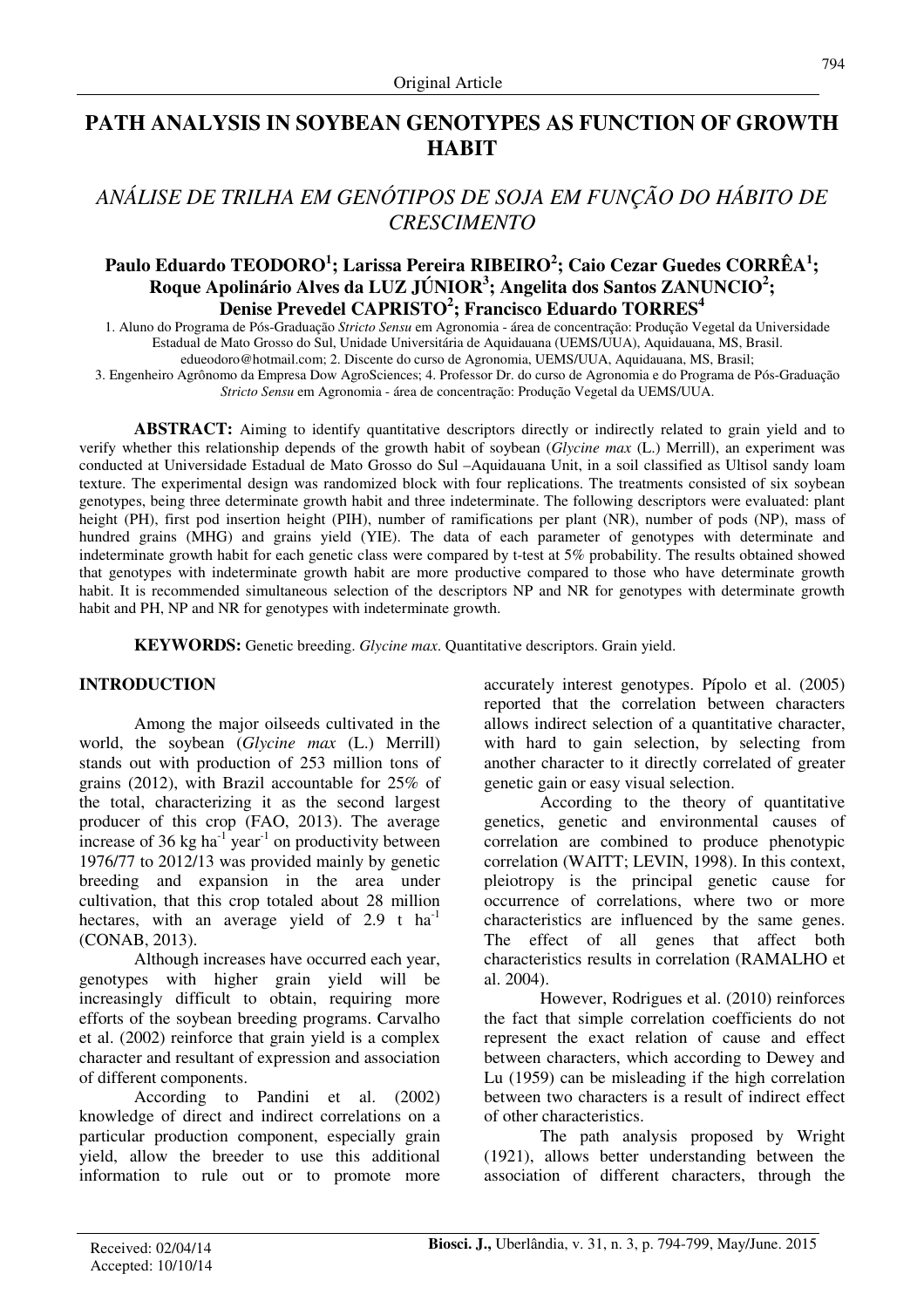Path analysis in soybean...<br>
TEODORO, P. E. et al.

unfolding of correlation coefficients into direct and indirect effects on a main character. This analysis was initially used in plants by Dewey and Lu (1959), and was later used in other crops, such soybeans, and their use reported by Board et al. (2003) and Bizeti et al. (2004). Although the analysis has been widely used, there are no studies linking grain yield with different genotypes growth habits of this crop.

According to Bernard (1972), two gene locus [(Dt1/dt1) and (Dt2/dt2)] control the type of growth in soybean. Nogueira et al. (2009) classifies indeterminate genotypes (Dt1 Dt1 dt2 dt2) as plants that have only axillary inflorescence, and in these the yolk apical maintains vegetative growth after flowering initiation. The determinate  $(dt1 - -)$ have terminal and axillary racemose inflorescences, vegetative growth almost ceases after flowering and can grow up to 10% of final height.

Perini et al. (2012) reports that the determinate growth habit prevalent in Brazilian soybean cultivars is one of the restrictions for to increase the yield grain. However, in recent years the cultivation of soybean cultivars of indeterminate growth habit has significantly increased.

In this context, the aim of this study was to identify quantitative descriptors that are directly or indirectly related to the grains yield and if this relationship depends on the growth habit of soybean.

#### **MATERIAL AND METHODS**

The experiment was installed in the experimental area of the Universidade Estadual de Mato Grosso do Sul – Aquidauana Unit (UEMS/UUA), in Aquidauana (MS), located in the Brazilian Savanna, comprising the coordinates 20º27'S and 55º40'W and with an average elevation of 170 m.

The climate of the region according to classification described by Köppen-Geiger is Aw (Savanna Tropical) with cumulative rainfall during the experiment of 450 mm and maximum and minimum temperatures of 19 and 33°C, respectively. The soil was identified as Ultisol sandy loam texture with the following characteristics in the layer  $0 - 0.20$  m: pH  $(H_2O) = 6.2$ ; Al exchangeable  $\text{(cmol}_c \text{ dm}^3) = 0.0$ ; Ca+Mg  $\text{(cmol}_c$  $dm^{-3}$ ) = 4.31; P (mg dm<sup>-3</sup>) = 41.3; K (cmol<sub>c</sub> dm<sup>-3</sup>) = 0.2; Organic matter (g dm<sup>-3</sup>) = 19.7; V (%) = 45.0; m (%) = 0.0; Sum of bases (cmol<sub>c</sub> dm<sup>-3</sup>) = 2.3; cation exchange capacity (or CEC) (cmol<sub>c</sub> dm<sup>-3</sup>) = 5.1.

The experiment was conducted in randomized blocks with four replications. The area was divided into four blocks with a total of twentyfour plots, with area of 15.75 m² (3.15 x 5.0 m), 2 m spacing between blocks and 0.45 m between the planting lines. The treatments consisted of six soybean genotypes of determinate (BRS 245, BRS 255 and MSOY 7908) and indeterminate (BMX Potência, SYN 3358 and ND 5909) growth habit.

Sowing was done manually in 08/12/2011 with 20 seeds per meter, in a germination rate of 80%, achieving an average density of 16 plants per linear meter, corresponding to a population of 355.555 plants  $ha^{-1}$ .

Seed treatment was performed with active ingredient Thiram at dose of 300 mL  $100 \text{ kg}^{-1}$  seeds of the commercial product, Imidacloprido (Imidacloprido) insecticide at dose of 150 mL 100  $kg<sup>-1</sup>$  seeds of the commercial product, and at the moment of sowing the seeds were inoculated with peaty-based inoculant *Bradyrhizobium japonicum* at a dose of 240 grams per 100 kg seeds of the commercial product.

At 80 days after emergence (DAE) was measured the descriptors plant height (PH) and first pod insertion height (PIH). The assessments were done on 10 plants per plot using a tape-measure.

Harvest was done manually at 115 DAE, and at this time was evaluated the descriptors: number of ramifications per plant (NR), number of pods (NP), mass of hundred grains (MHG) and grains yield (YIE). To evaluate the number of pods and number of ramifications per plant were used 10 plants per plot, and to evaluate the mass of hundred grains and grains yield were collected plants from the two central rows of each plot using an analytical balance to determine the last two variables The grain moisture was corrected to 13% and productivity was extrapolated for  $kg \text{ ha}^{-1}$ .

Initially, the genotypes data of determinate and indeterminate growth habit were grouped to obtain the average of each parameter to each genetic class to be compared by t-test at 5% probability following the procedure carried out by Teodoro et al. (2014).

Subsequently, were estimated the Pearson's correlation coefficients among the parameters evaluated to each genetic class. Onto correlations matrix between the eight characteristics, proceeded to multicollinearity diagnosis. Then, the correlations among the other characteristics and YIE (dependent variable) were split into direct and indirect effects, establishing cause and effect relations among them, as described in the literature (CRUZ et al., 2004).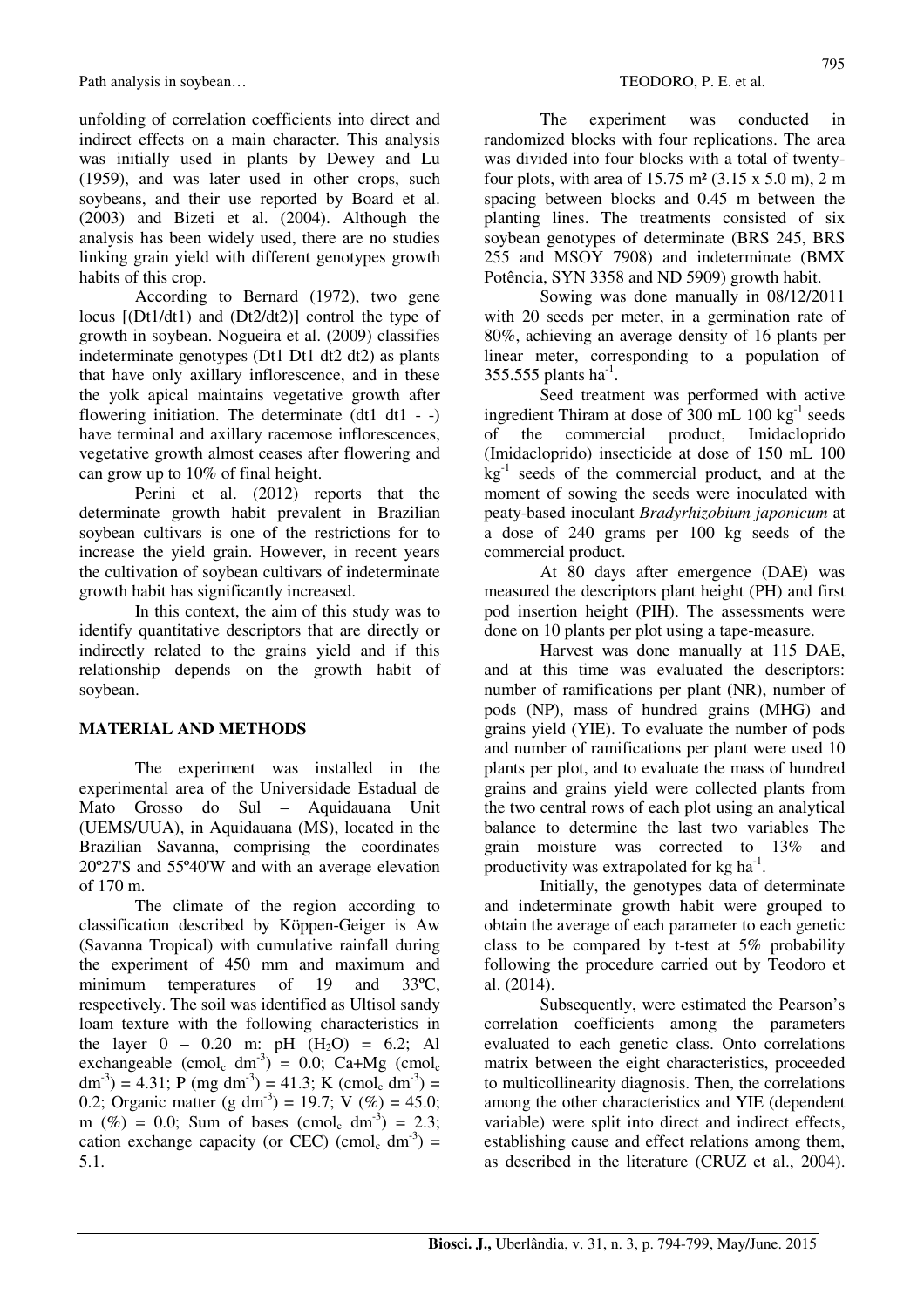All procedures were performed using the statistical software Genes (CRUZ, 2006).

### **RESULTS AND DISCUSSION**

There were significant differences among treatments to all descriptors evaluated (Table 1). Genotypes with indeterminate growth habit presented higher plant height, number of pods, number of ramifications, mass of hundred grains and grains yield. Similar results were obtained by Board et al. (2003), Bizeti et al. (2004), Arshad et al. (2006), Barbaro et al. (2006) and Torres et al. (2014).

**Table 1**. Average values of plant height (PH), pod insertion height (PIH), number of pods (NP), number of ramifications (NR), mass of hundred grains (MHG) and grain yield (YIE) of three soybean genotypes with determinate growth and three soybean genotypes with indeterminate growth (lower diagonal).

|                    | Determinate growth <sup>1</sup> | Indeterminate growth | CV(%) |  |
|--------------------|---------------------------------|----------------------|-------|--|
| $PH$ (cm)          | 52.17 b                         | 58.93 a              | 5.78  |  |
| PH (cm)            | 8.47 a                          | 7.80 <sub>b</sub>    | 8.00  |  |
| NP                 | 109.47 b                        | 119.85 a             | 11.21 |  |
| <b>NR</b>          | 8.52 b                          | 10.34a               | 14.76 |  |
| MHG(g)             | 22.98 b                         | 26.05a               | 11.12 |  |
| YIE $(kg ha^{-1})$ | 1,987.79 b                      | 2,782.73 a           | 28.79 |  |

<sup>1</sup>Averages followed by the same letter in the column do not differ significantly by t-test at 5% significance;  $CV = coefficient of$ variation.

These genotypes also presented grains yield 40% higher compared to genotypes with determinate growth. This is because larger plants have larger number of underarm and ramifications, where the pods will develop, therefore resulting in higher productivity.

These results disagree with those obtained by Perini et al. (2012) that not observed superiority of genotypes with indeterminate growth habit compared to those who have determinate growth. Data from this research indicate that the yield components are associated with the type of growth. Therefore, obtaining soybean genotypes with high depends upon the type of growth.

The descriptor NP presented significant correlation  $(P<0.01)$  of high magnitude with YIE (Table 2), independent of the genotypes growth habit. This parameter according to Bárbaro et al. (2006) is one of the most important on the productivity of soybean.

**Table 2**. Estimates of the Pearson's correlations between plant height (PH), pod insertion height (PIH), number of pods (NP), number of ramification (NR), mass of hundred grains (MHG) and grains yield (YIE) of three soybean genotypes with determinate growth (upper diagonal) and three soybean genotypes with indeterminate growth (lower diagonal).

| Descriptors    | PH(m)       | PH(m)                    | <b>NP</b>  | <b>NR</b>  | MHG(g)      | $YIE$ (kg ha <sup>-1</sup> ) |
|----------------|-------------|--------------------------|------------|------------|-------------|------------------------------|
| <b>PH</b>      |             | $-0.2904$                | $-0.0224$  | .8649**    | $-0.8550**$ | 0.0697                       |
| <b>PIH</b>     | $-0.3364$   | $\overline{\phantom{a}}$ | $-0.5557*$ | $-0.2704$  | 0.0759      | $-0.2758$                    |
| N <sub>P</sub> | $-0.0635$   | $-0.6327$ **             |            | $-0.2917$  | $-0.0622$   | $0.8567**$                   |
| NR.            | $0.8940**$  | $-0.3286$                | $-0.3391$  |            | $-0.5669*$  | $-0.2917$                    |
| <b>MHG</b>     | $-0.8834**$ | 0.0867                   | $-0.0478$  | $-0.6159*$ |             | $-0.2945$                    |
| YIE            | 0.0784      | $-0.3275$                | $0.8871**$ | $-0.3262$  | $-0.3486$   |                              |

\* and \*\* Significant at 5% and 1% probability, respectively, by t-test.

Independent of growth habit, there were significant negative correlations between plant height x mass of hundred grains, pod insertion height x number of pods and number of ramifications x mass of hundred grains and significant positive between plant height x number of ramifications. These results demonstrated that genotypes with higher plant height will posses higher number of ramifications and, consequently, smaller mass of hundred grains, resulting in lower production per plant, however without significant variation in grains yield, showing a tampon behavior for this culture (SILVA JUNIOR et al., 2014).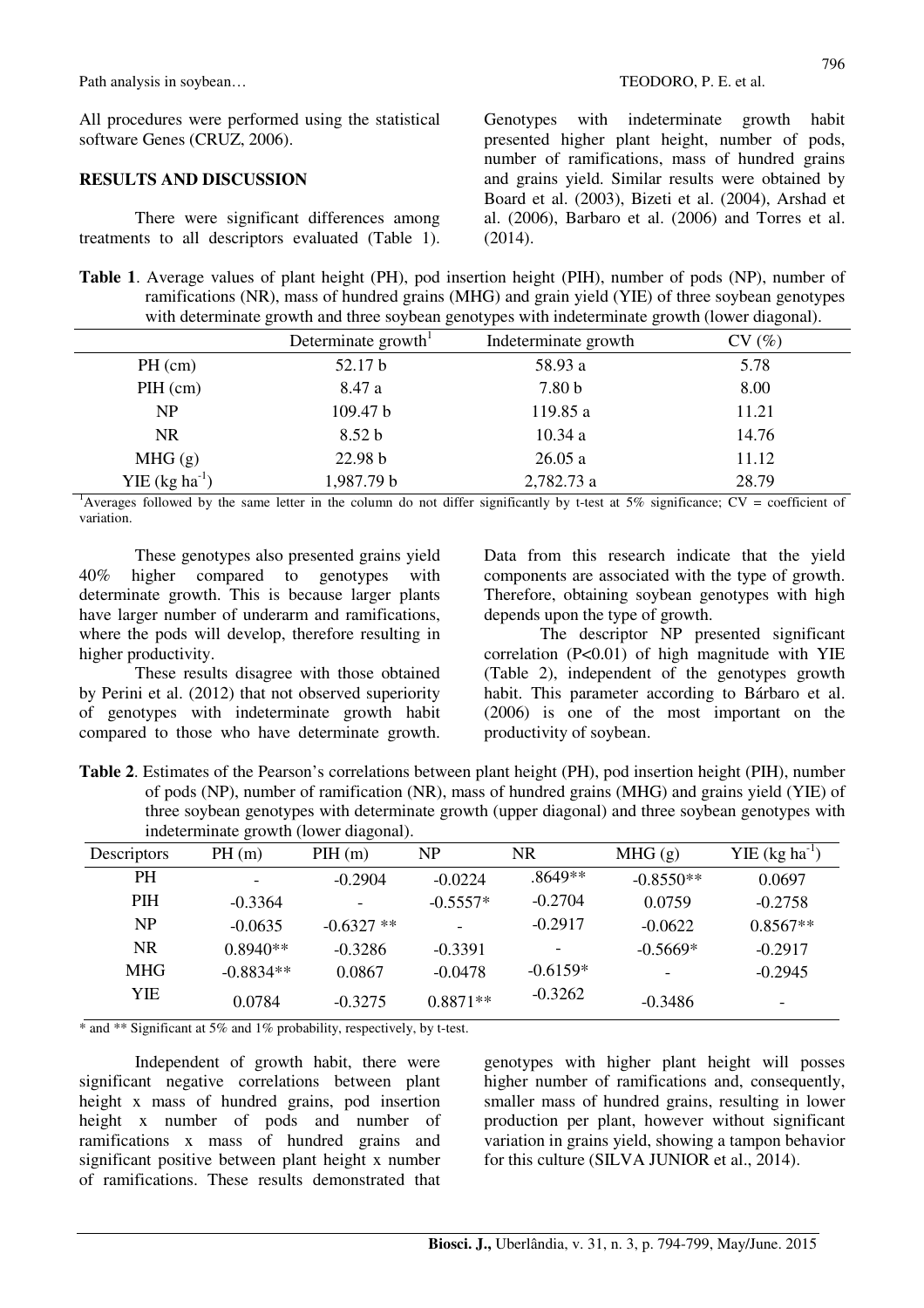Path analysis in soybean...<br>
TEODORO, P. E. et al.

To gather into a single larger genotype x number of pods, number of ramifications and mass of hundred grains, was employed path analysis proposed by Wright (1921), which is a strategic tool to overcome the difficulties encountered by plant breeders. When it prioritizes some features of importance (highest association degree), obtains higher grains yield in shorter time.

Thus, correlation between grains yield and quantitative descriptors was split into direct and indirect effects. This analysis showed weak collinearity ( $NC$  <100) for both the genotypes with determinate growth habit (Table 3), as for those with indeterminate growth (Table 4), probably because in both treatments, only the number of pods variable (explanatory) correlated positively with grains yield (principal).

| <b>Table 3.</b> Estimates of the direct and indirect effects of plant height (PH), pod insertion height (PIH), number of |  |
|--------------------------------------------------------------------------------------------------------------------------|--|
| pods (NP), number of ramification (NR), mass of hundred grains (MHG) on grains yield (YIE) of                            |  |
| three soybean genotypes with determinate growth habit.                                                                   |  |

| Effect               | <b>PH</b><br>(m)                        | <b>PIH</b><br>(m) | NP         | NR.       | <b>MHG</b><br>(g) |  |
|----------------------|-----------------------------------------|-------------------|------------|-----------|-------------------|--|
| Direct over YIE      | 0.0424                                  | 0.2242            | 0.9045     | $-0.1960$ | $-0.3301$         |  |
| Indirect through PH  |                                         | $-0.0123$         | $-0.0009$  | 0.0366    | $-0.0362$         |  |
| Indirect through PIH | $-0.0651$                               |                   | $-0.1246$  | $-0.0457$ | 0.0170            |  |
| Indirect through NP  | $-0.0203$                               | $-0.0123$         | --         | 0.6871    | 0.2111            |  |
| Indirect through NR  | 0.1696                                  | 0.0400            | 0.0572     |           | $-0.1563$         |  |
| Indirect through MHG | 0.2822                                  | $-0.0250$         | 0.0205     | $-0.7638$ | --                |  |
| Total (Pearson)      | 0.0697                                  | $-.0250$          | $0.8567**$ | $-0.2818$ | $-0.2945$         |  |
|                      | Coefficient of determination = $0.8685$ |                   |            |           |                   |  |

\*\* Significant at the 1% probability by t-test.

**Table 4**. Estimates of the direct and indirect effects of plant height (PH), pod insertion height (PIH), number of pods (NP), number of ramification (NR), mass of hundred grains (MHG) on grains yield (YIE) of three soybean genotypes with indeterminate growth habit.

| Effect               | <b>PH</b>                               | <b>PIH</b> | <b>NP</b>  | <b>NR</b> | <b>MHG</b> |  |
|----------------------|-----------------------------------------|------------|------------|-----------|------------|--|
|                      | (m)                                     | (m)        |            |           | (g)        |  |
| Direct over YIE      | 0.8178                                  | 0.3347     | 0.9909     | $-0.5702$ | $-0.1892$  |  |
| Indirect through PH  |                                         | $-0.1405$  | $-0.0265$  | 0.3735    | $-0.3691$  |  |
| Indirect through PIH | $-0.5126$                               |            | $-0.2118$  | $-0.1010$ | 0.0290     |  |
| Indirect through NP  | 0.0629                                  | 0.1216     |            | 0.6165    | 0.2280     |  |
| Indirect through NR  | $-0.3310$                               | $-0.6269$  | 0.1255     | --        | $-0.0474$  |  |
| Indirect through MHG | 0.1671                                  | $-0.0164$  | 0.0090     | $-0.5360$ |            |  |
| Total (Pearson)      | 0.0784                                  | $-0.3275$  | $0.8871**$ | $-0.3262$ | $-0.3487$  |  |
|                      | Coefficient of determination = $0.9888$ |            |            |           |            |  |

\*\* Significant at 1% probability by t-test.

From the results obtained, independently of growth habit, it was observed that the number of pods had high direct effect on grains yield. This reinforces the assertion of Arshad et al. (2006) that this descriptor receives greater emphasis in the selection of soybean lines with high yield.

It is worth mentioning that in both treatments, the pod insertion height exerted direct influence moderate on the grains yield. Although there are no significant correlation, plant height descriptor has a direct influence on the high grains

yield, probably due to the greater height genotypes possess greater amounts of trefoil, which results in larger photosynthetic active area (TORRES et al., 2015).

Based on these results, is recommended to increase the grains yield variable the direct selection of genotypes which have higher number of pods, independent of growth habit. Particularly, the plant height descriptor can be used to selection of genotypes with indeterminate growth to increase the productivity.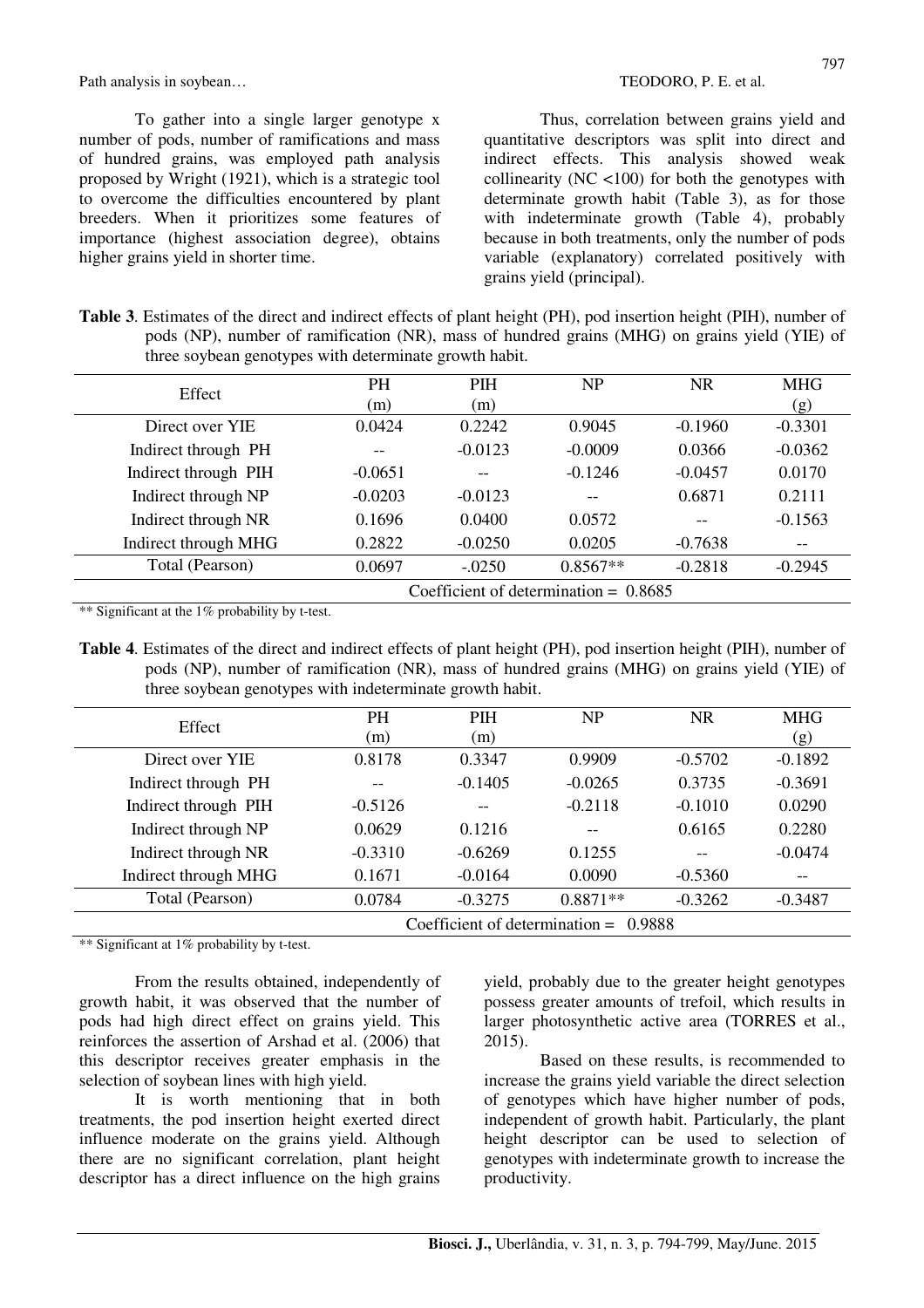Path analysis in soybean...<br>
TEODORO, P. E. et al.

The effect of number of ramifications on the grains yield occurs indirectly through the route of association with number of pods. Thus, in soybean breeding programs aimed at increasing the grains yield must consider the number of pods.

The coefficient of determination of grains yield by the independent variables demonstrates that in genotypes with determined growth habit 86.85% of the grains yield is explained by the same, while in genotypes with indeterminate growth this value is 98.88%.

#### **CONCLUSION**

Genotypes with indeterminate growth habit are more productive compared to those who have determinate growth. The recommended strategy to a soybean genetic breeding program is the simultaneous selection of the descriptors number of pods and number of ramifications to genotypes with determinate growth habit and plant height, number of pods and number of ramifications to genotypes with indeterminate growth habit.

**RESUMO:** Objetivando identificar descritores quantitativos relacionados direta ou indiretamente ao rendimento de grãos e verificar se esta relação depende do hábito de crescimento da soja (*Glycine max* (L.) Merrill), foi conduzido um experimento na Universidade Estadual de Mato Grosso do Sul – Unidade Aquidauana, em um Argissolo Vermelho-Amarelo de textura arenosa. O delineamento experimental utilizado foi o de blocos casualizados com quatro repetições. Os tratamentos consistiram de seis genótipos de soja, sendo 3 de hábito de crescimento determinado e 3 indeterminado. Foram avaliados os seguintes descritores: altura de plantas (PH), altura de inserção da primeira vagem (PIH), número de ramificações por planta (NR), número de vagens (NP), massa de cem grãos (MHG) e rendimento de grãos (YIE). Os dados de cada variável dos genótipos de hábito de crescimento determinado e indeterminado para cada classe genética foram comparados pelo teste t a 5% de probabilidade. Os resultados obtidos mostraram que os genótipos de hábito de crescimento indeterminado foram mais produtivos comparados aos de hábito determinado. Recomenda-se a seleção simultânea dos descritores NP e NR para genótipos de hábito de crescimento determinado e PH, NP e NR para genótipos de crescimento indeterminado.

**PALAVRAS CHAVE**: Melhoramento genético. *Glycine max.* Descritores quantitativos. Rendimento de grãos.

#### **REFERENCES**

ARSHAD, M.; ALI, N.; GHAFOOR, A. Character correlation and path coefficient in soybean *Glycine max* (L.) Merrill. **Pakistan Journal of Botany**, Pakistan, v. 38, n. 1, p. 121-130, jun. 2006.

BÁRBARO, I. M.; CENTURION, M. A. P. C.; DI MAURO, A. O.; UNÊDA-TREVISOLI, S. H.; ARRIEL, N. H. C.; COSTA, M. M. Path analysis and expected response in indirect selection for grain yield in soybean. **Crop Breeding and Applied Biotechnology**, Viçosa, v. 6, n. 2, p. 151-159, sept. 2006.

BERNARD, R.L. Two genes affecting stem termination in soybeans. **Crop Science**, Madison, v. 12, n. 2, p. 235- 239, mar. 1972. http://dx.doi.org/10.2135/cropsci1972.0011183X001200020028x

BIZETI, H. S.; CARVALHO, C. G. P.; SOUZA, J. R. P.; DESTRO, D. Path analysis under multicollinearity in soybean. **Brazilian Archives of Biology and Technology**, Curitiba, v. 47, n. 5, p. 669-676, sept. 2004.

BOARD, J. E.; KANG, M. S.; BODRERO, M. L. Yield components as indirect selection criteria for lateplanted soybean cultivars. **Agronomy Journal**, Madison, v. 95, n. 2, p. 420-429, mar. 2003.

CARVALHO, C.G.P.; ARIAS, C.A.A.; TOLEDO, J.F.F.; OLIVEIRA, M.F.; VELLO, N.A. Correlação e análise de trilha em linhagens de soja semeadas em diferentes épocas. **Pesquisa Agropecuária Brasileira**, Brasília, v. 37, n. 3, p. 311-320, mar. 2002. http://dx.doi.org/10.1590/S0100-204X2002000300012

CONAB - Companhia Nacional de Abastecimento. **Acompanhamento de safra brasileira:** grãos, safra 2012/2013, nono levantamento, junho/2013**.** Available in: <http://www.conab.gov.br/ arquivos/13\_06\_06\_09\_09\_27\_boletim\_graos\_-\_junho\_2013.pdf > Access in: 17 dez. 2013.